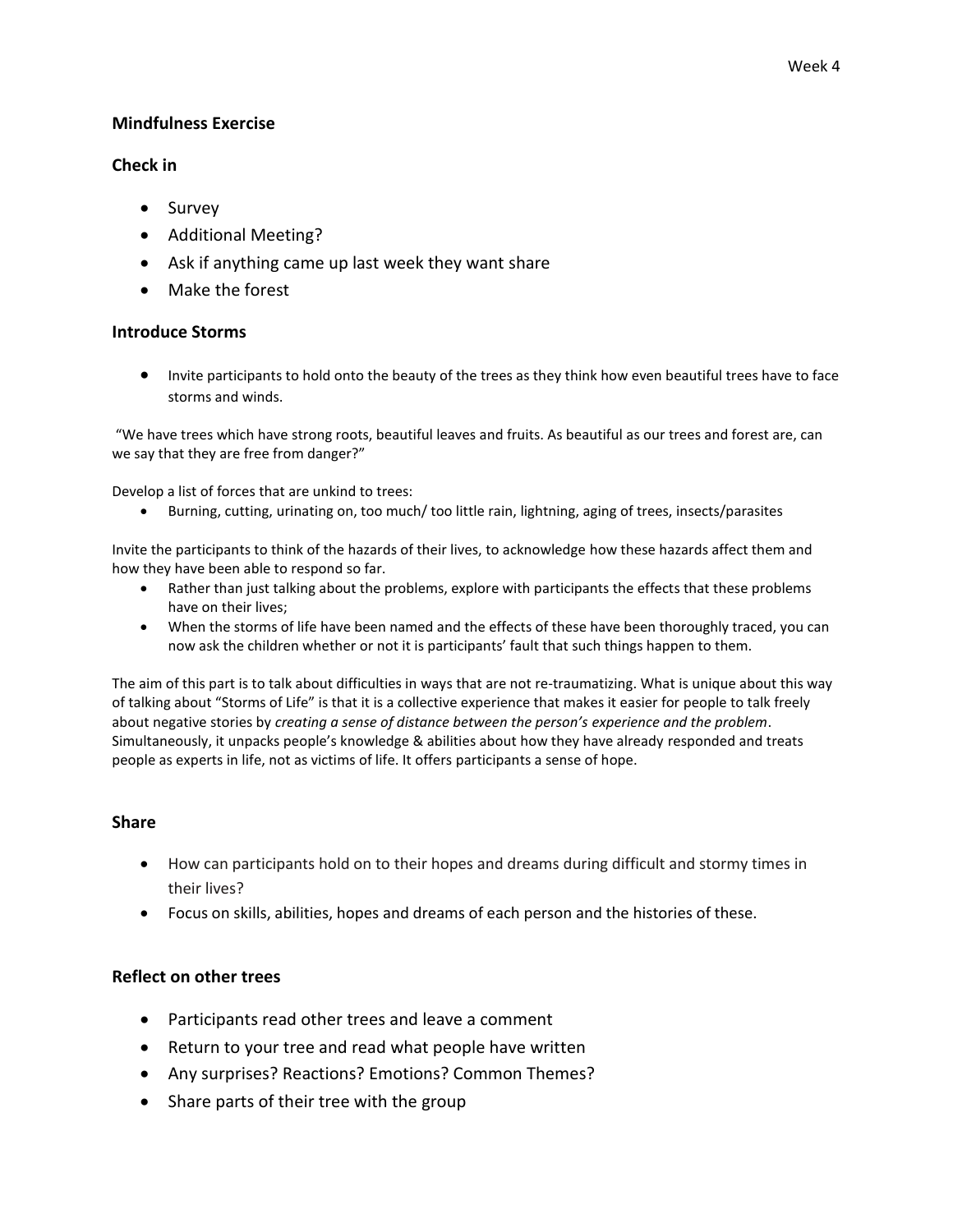## **Celebrate**

- Share accomplishments
- How did reading someone else's tree impact you?
- How you will apply what you read/did in this group to other areas of your life/ future?
- If there is one thing that you won't forget from this exercise, what would it be?

## **Certificates**

- Acknowledge the time and the energy needed to participate.
- You all should be proud
- Thank participants for taking ownership of the group and making it a successful and positive experience for all involved.

### **Close**

• Feedback Survey

# **Sharing**

Participants share their "Tree of Life" story with another person Participants are then given time to reflect on their experience of telling their "Tree of Life" story to another person.

The aim of this part was to build and acknowledge "a second story" about each person's life; this second story consisted of the skills, abilities, hopes and dreams of each person and the histories of these

# **Reflecting on others comments about Tree**

This part bears similarities to Michael White's (2007) use of outsider witnesses in his therapeutic work. Outsider witnesses can be lay people or professionals who listen as an audience – witness - the "telling" of a person's or people's story. After the story has been told, the outsider witnesses are invited to "re-tell" this person's story by talking about what they heard that they were most drawn to, what caught their attention or what captured their imagination. This process can be compared with the invitation to the "Tree of Life" participants to write on each other's trees words of appreciation and encouragement. Of course, the outsider witness practice entails more: the most important is that the therapist holds the responsibility of interviewing each outsider witness about the following: the expressions they were drawn to, the images that came to their minds as they listened, how these expressions